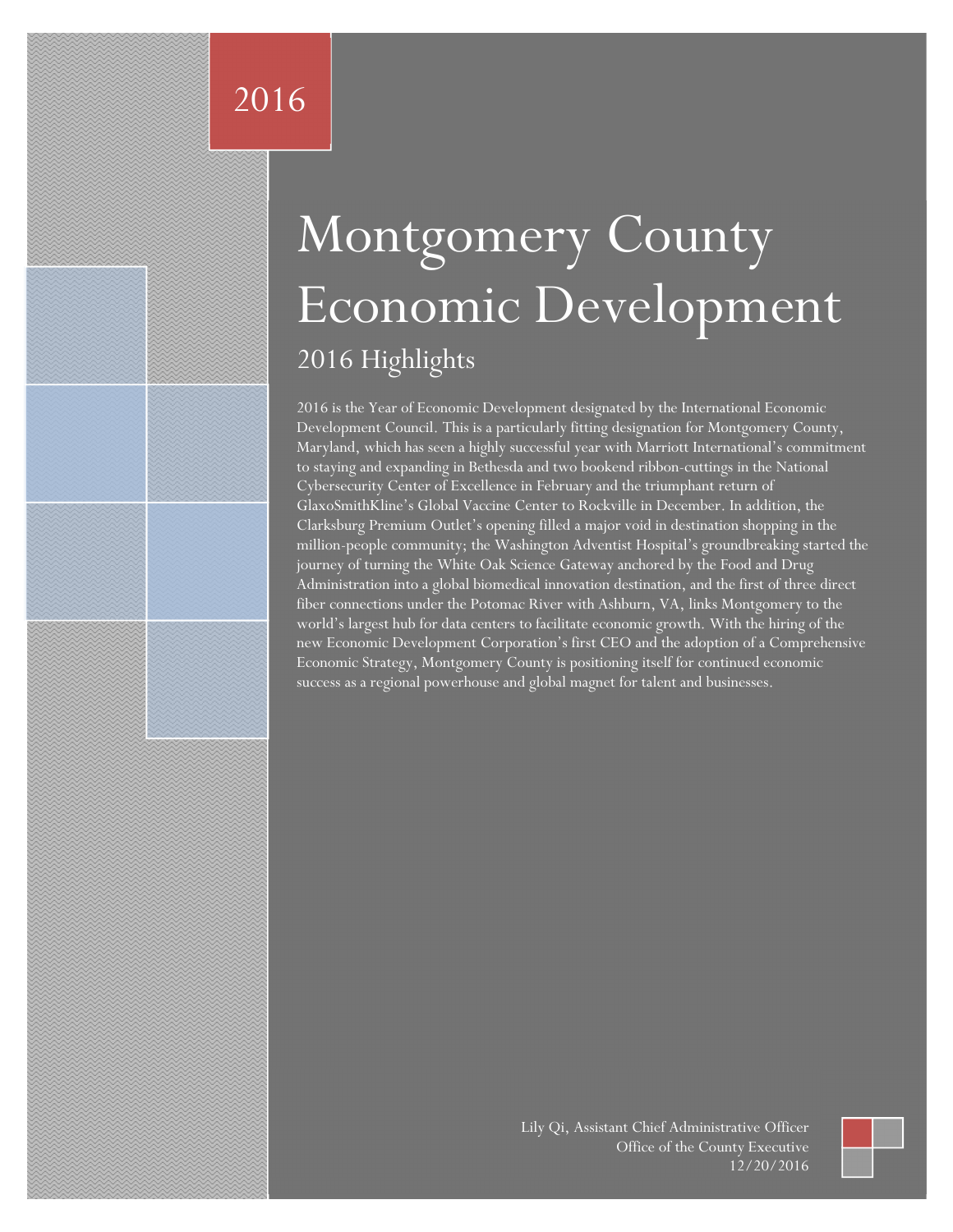# Montgomery County Economic Development

## 2016 Highlights

2016 is the Year of Economic Development designated by the International Economic Development Council. This is a particularly fitting designation for Montgomery County, Maryland, which has seen a highly successful year with Marriott International's commitment to staying and expanding in Bethesda and two bookend ribbon-cuttings in the National Cybersecurity Center of Excellence in February and the triumphant return of GlaxoSmithKline's Global Vaccine Center to Rockville in December. In addition, the Clarksburg Premium Outlet's opening filled a major void in destination shopping in the million-people community; the Washington Adventist Hospital's groundbreaking started the journey of turning the White Oak Science Gateway anchored by the Food and Drug Administration into a global biomedical innovation destination, and the first of three direct fiber connections under the Potomac River with Ashburn, VA, links Montgomery to the world's largest hub for data centers to facilitate economic growth. With the hiring of the new Economic Development Corporation's first CEO and the adoption of a Comprehensive Economic Strategy, Montgomery County is positioning itself for continued economic success as a regional powerhouse and global magnet for talent and businesses.

#### Continued economic recovery:

- Unemployment rate dropped from 4% in Oct. 2015 to 3.4% in Oct. 2016, with a modest increase in resident employment estimated for 2016 (↑0.8%).
- Wage and salary income in 2016 is estimated to increase by 4.6%, following an increase of 4.9% in 2015. Payroll employment is expected to increase 0.7% in 2016 that follows a 1.4% increase in 2015.
- Sales of existing homes are expected to increase 6.4% in 2016 after increasing 11% in 2015.

#### Expansion of major employers and industry leaders:

- Marriott International successfully acquired Starwood, making it the largest hotel chain in the world. In October Marriott announced its decision to relocate its headquarters to downtown Bethesda, investing \$600 million in Montgomery County for a new HQ building and a new Marriott brand hotel.
- Wedding Wire is expanding its headquarters in Chevy Chase, adding 200 new jobs to its existing workforce of 350 employees. The expansion came after the industry leader for vertical marketplace in events and weddings acquired its counterpart, Wedding Planner S.L., expanding its global reach across 12 countries in Europe and Latin America.
- InfoZen, an advanced IT services and solutions provider for the federal government, is expanding its corporate headquarters in Montgomery County and creating 100 new jobs by the end of 2017. The company is currently renovating its office space on Rockledge Drive and adding another 25,000 square feet to accommodate its growing workforce. InfoZen plans to spend at least \$2 million on improvements, including furniture, fixtures, and computer equipment.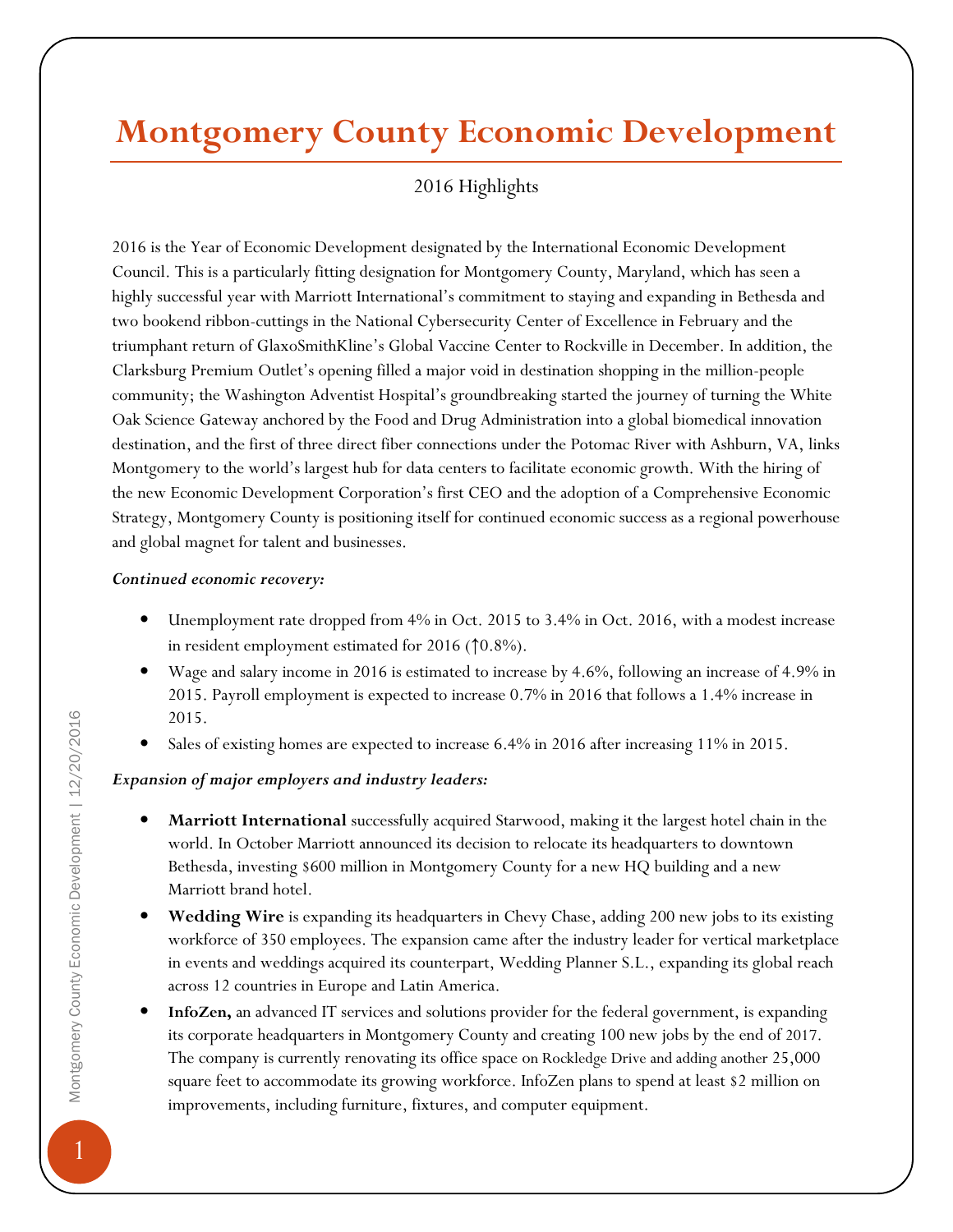Abt Associates, a Bethesda-based company with the mission of advancing social changes and community well-being, plans to relocate and expand to 6130 Executive Blvd. in Rockville (North Bethesda), adding dozens of new jobs to its nearly 500 current employees in the next three years.

#### Civilian cybersecurity industry taking roots in Montgomery County:

- The National Cybersecurity Center of Excellence (NCCoE) had its grand opening on Feb. 8 NCCoE is a 3-way partnership between the Federal (NIST), local (State and County), and private sector with the mission of solving businesses' pressing cybersecurity challenges using commercially available technologies that can be easily adapted. NCCoE presents a leveraging opportunity for Montgomery County's nascent but growing cybersecurity industry.
- MITRE, a nonprofit that operates a range of federally-funded research and development centers (FFRDCs) including NCCoE, has entered into a partnership with BioHealth Innovation, Inc. to manage the Rockville-based new cybersecurity and IT incubator, which co-locates with the Relevant Health accelerator. The intersection of cybersecurity and health IT is an important niche for Montgomery County given the prevalence of health R&D and healthcare delivery institutions and jobs.

### Biotech industry continues to grow, causing lab space shortage along the I-270 corridor and making Montgomery the global vaccine capital, or the Vaccine Alley (MoCo was called the DNA Alley for leading the Human Genome Project):

- GlaxoSmithKline (GSK) had its grand opening on Dec. 13 of its GSK Global Vaccines US R&D Center in the former Human Genome Sciences (HGS) building on Shady Grove Rd. GSK acquired HGS in 2012 and initially pulled much of the workforce out of Rockville. Last year the company started consolidating its US vaccine R&D centers and moving its workforce back to Rockville, adding hundreds of new jobs to make Rockville one of the company's three global R&D centers besides those in Belgium and Italy. At its ribbon-cutting, GSK's CEO Andrew Witty, who flew in from U.K, said to the company's diverse lineup of staff on the balcony, "what you are doing here will save the life of a baby and change the world. I hope that is good enough reason for you to get out of bed every single day of the week…"
- Gaithersburg-based Emergent BioSolutions, a leading vaccine and anthrax R&D and manufacturing company, just signed a follow-on contract worth \$911 million with the U.S. Department of Health and Human Services to supply millions of doses of BioThrax through 2021. Earlier this year, the company also landed a \$20 million contract to produce Ebola treatment and was called "the most valuable company in Maryland" by Forbes Magazine. The company's President and CEO, Dan Abdun-Nabi, is the Vice Chair of BioHealth Innovation, and previously served on the County Executive's Economic Advisory Group. He was instrumental in critiquing and championing the County's Comprehensive Economic Strategy.

Healthcare systems are expanding across the County, adding jobs and building new facilities: As the largest private industry in Montgomery County, healthcare accounts for every 1 in 10 jobs in the County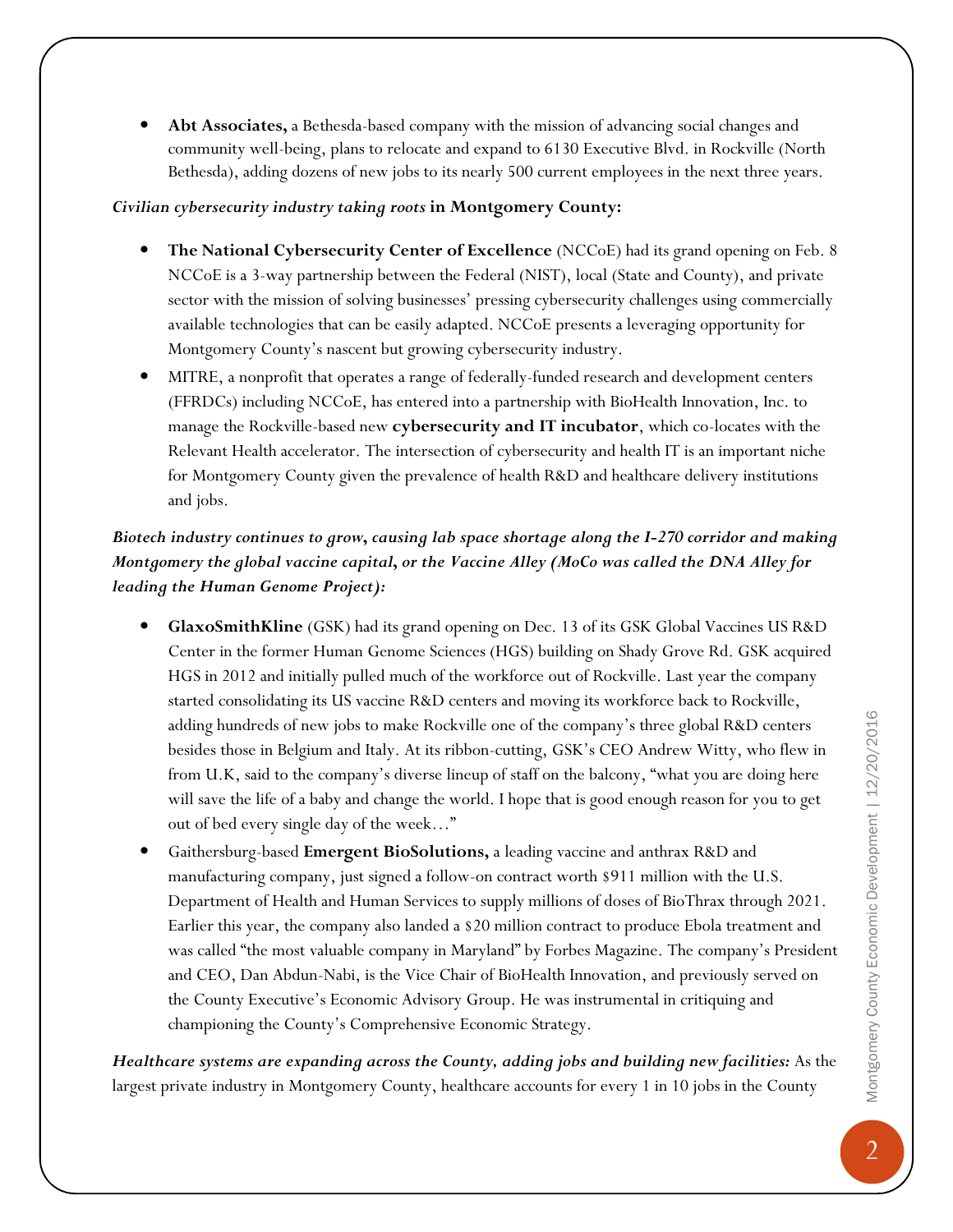and has seen steady growth as a result of the County's rapid population growth both in size and age. The past two years have seen the completion of the new Holy Cross Germantown Hospital and the groundbreaking of a new section of Suburban Hospital of Johns Hopkins Medicine, across the Old Georgetown Road from the National Institutes of Health, in 2019. The new Washington Adventist Hospital broke ground as the private-sector anchor adjacent the Food and Drug Administration in White Oak, which is poised to become a global biomedical R&D destination and innovation hub that helps revitalize East County. Adventist also added an urgent care center last year in Rockville and continues to grow as the largest healthcare provider in Montgomery County.

#### Higher education growing programs, partnerships and breaking new ground:

- The Universities at Shady Grove broke ground for the Biomedical Sciences and Engineering Education Facility (BSE), which will house 10 STEM related programs and allow the campus to nearly double its enrollment from 4,000 to 7,500. Montgomery County built a brand-new garage as the County's contribution to support the expansion of the growing institution in our community.
- Montgomery College named its science and academic park "PIC MC"—the Pinkney Innovation Center of Montgomery College. PIC MC houses the new Holy Cross Germantown Hospital, the Paul Peck Innovation Center which houses the Germantown Incubator and the College's new biotech education center. The College continues to expand its curricula to meet the talent and workforce needs of the  $21<sup>st</sup>$  century industries.

#### Innovation and entrepreneurship gaining momentum:

- Completion of Germantown and Rockville incubators' transition—both are now under the active management of BioHealth Innovation, Inc. (BHI), an economic development organization focusing on connecting innovation with entrepreneurship and supporting early-stage companies. The Germantown Innovation Center is a partnership between BHI and Montgomery College focused on biomedical companies with a wet-lab facility. The Rockville Incubator is a combination of a Health IT accelerator (Relevant Health) and a cyber/IT incubator. Conversations are underway to identify a partner to manage the Silver Spring Incubator.
- BioHealth Innovation, Inc. has been designated as the lead agency by the region's privatesector partners to help propel the region into the country's top 3 biotech hubs by 2023, an effort initiated by MedImmune and involving multiple partners within the National Capital Region. With the support of the County Executive, BHI, which was first launched by Montgomery County's government and business leaders, will expand its work and reach into the National Capital Region by including Inova Healthcare as a partner. Its current portfolio of sponsors and board members include several companies based outside of Montgomery County and Maryland. Since its creation five years ago, BHI has become a major regional player in advancing early-stage biohealth technologies and companies and cultivating tech entrepreneurship:
	- o Supported 102 companies win over \$12 million in Small Business Innovation Research (SBIR) non-dilutive funding with 44% win rate, doubling the national average of 21%.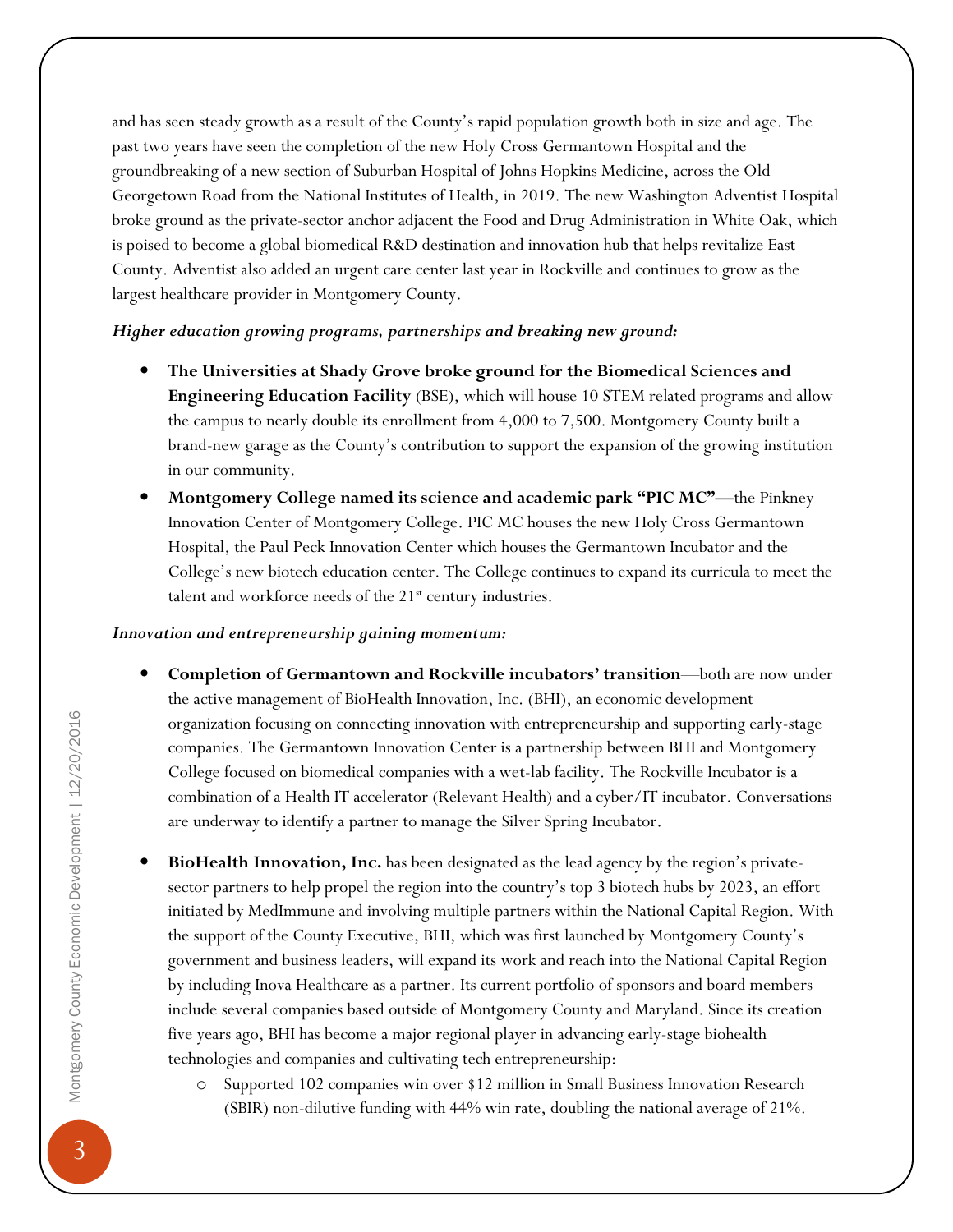- o Created a BHI/EIR-supported client portfolio of 52 companies, including 11 BHI cofounded companies and 30 BHI invested companies. Assisted BHI portfolio companies secure \$74 million in follow-on funding.
- o Launched three accelerator programs in Central Maryland including one in Montgomery (Relevant Health) with 23 health tech companies from around the world participating.
- o Assisted or directly created over 235 full and part time jobs and leveraged County's \$2.7 million investment over five years with a ratio of 1: 5.5 through raising private capital.
- Launch of Innovation into Action challenge: Bethesda-based DAI, one of the country's largest international development companies, launched the "Innovation into Action" challenge in partnership with Montgomery County Innovation Lab and USAID with the goal of using entrepreneurship and technologies to solve the challenges of the world's poorest countries and regions.
- Connecting entrepreneurs with opportunities: Montgomery County Economic Development Corporation partnered with local tech entrepreneur Tien Wong to bring CONNECTpreneur, the Capital Region's largest tech entrepreneurship showcase and matching event, to Montgomery County. The sold-out events brought hundreds of business leaders, entrepreneurs and investors together to network and pitch innovative ideas.
- NIIMBL Grant for advancing biomanufacturing: Montgomery County is part of a coalition of academic, nonprofit and government partners (including the State of Maryland and the University of Maryland) that just won the highly-competitive \$70 million NIIMBL (The National Institute for Innovation in Manufacturing Biopharmaceuticals) grant to advance biopharmaceutical manufacturing in the U.S. The \$70 million cost-shared cooperative agreement from the National Institute of Standards and Technology (NIST) is designed to revolutionize biopharmaceutical manufacturing by partnering with top-tier universities and biomanufacturing workforce training centers to empower workers to innovate and grow U.S.-based production. This will further propel Montgomery County and Maryland's capacity for leveraging NIST's presence to grow advanced manufacturing, especially in biomedical space, and cultivating the related workforce.

#### Completion of restructuring economic development functions:

• Both the Montgomery County Economic Development Corporation (MCEDC or EDC) and WorkSource Montgomery **hired their CEOs** in 2016, which culminated the year-and-half long process of privatizing economic development functions. The two economic development organizations will co-locate with Visit Montgomery at 1801 Rockville Pike, across from the Twinbrook metro station. Both EDOs are quickly ramping up operations including staff hires and program development. The EDC will focus primarily on business development functions including marketing, business attraction, retention and expansion, and business start-up/entrepreneurship. WorkSource Montgomery will focus on industry-demand-driven workforce support to serve both job creators and job seekers. WSM has built 5 Industry alliances - with specified career pathways to address in-demand careers while the EDC is launching a comprehensive marketing and branding campaign about Montgomery County for talent and businesses.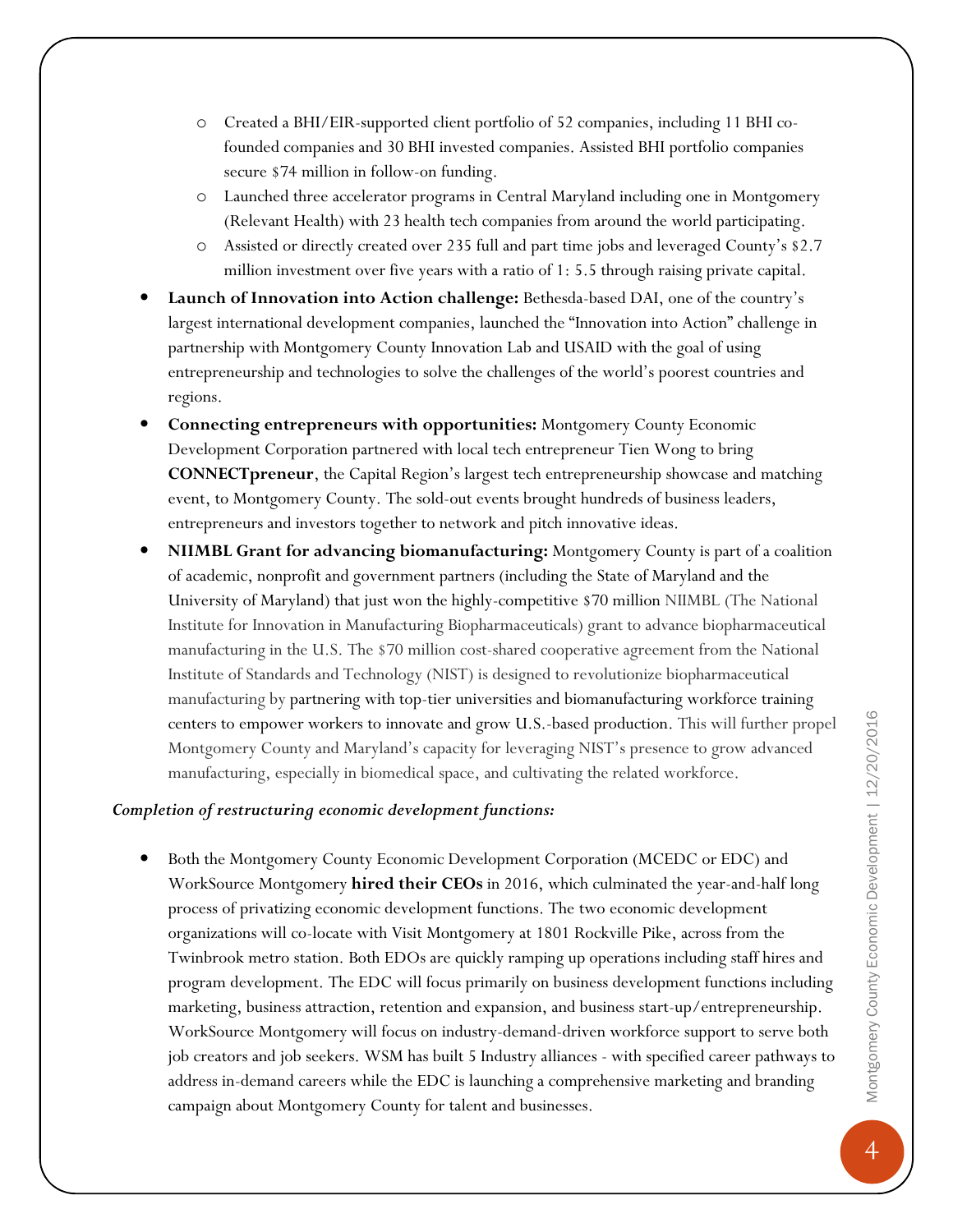• In addition, the County Executive has appointed an Assistant Chief Administrative Officer to focus on economic and workforce development policies, strategies and partnerships.

#### Infrastructure connectivity:

Fiber/broadband: Direct fiber connection established under the Potomac River with Ashburn, the world's largest hub of data centers, in partnership with USA Fiber. The direct connection is critical to the County's ability to grow STEM jobs and innovation companies. Montgomery County government is partnering with the EDC to engage businesses in industries targeted in the Comprehensive Economic Strategy to understand their broadband and connection needs and to promote the County's infrastructure capacity.

#### • Transit/Bikeshare:

- o Bus Rapid Transit: MCDOT has advanced planning for the Veirs Mill Road, Route 355, and U.S. 29 BRT routes in 2016. The highlight for 2016 is that the County received a \$10 million USDOT TIGER grant to support improved transit on the U.S. 29 corridor by 2020. The BRT naming contest was launched Nov. 17 to brand the new rapid transit system.
- o Purple Line light rail project is moving forward with final design and construction, pending results of a legal challenge.
- o A new express bus was added to the Rock Spring Park to serve the office park, which has high vacancy and some of the largest employers in the County. Since its debut in August, the express buses' ridership has been strong.
- o The Capital Bikeshare program has continued to expand, offering employees and residents more transportation choices in the County. MCDOT and the City of Rockville received grants to improve Bikeshare in White Flint and Twinbrook, and plans have been developed for a 2017 rollout in Wheaton. MCDOT also welcomed Fairfax and Prince George's into the regional Bikeshare consortium.

#### Placemaking/ Community Development for quality of place and quality of life:

- Signature Smart Growth Initiative near completion: The last construction of the Smart Growth Initiative, the new Public-Safety Training Academy, was delivered in October. The Gaithersburg facility, a multi-agency service park, is the latest development of the Leggett Administration's signature achievement. Other parts of the SGI include re-location of the Department of Planning with the Department of Permitting Services and Department of Environmental Protection for better integration of government services and revitalization of downtown Wheaton. The final project, construction of the joint MCPS/Parks maintenance facility, will be completed in April 2017.
- White Flint Redevelopment: Construction began in November for the first phase of transforming White Flint into a pedestrian-friendly, connected community with a variety of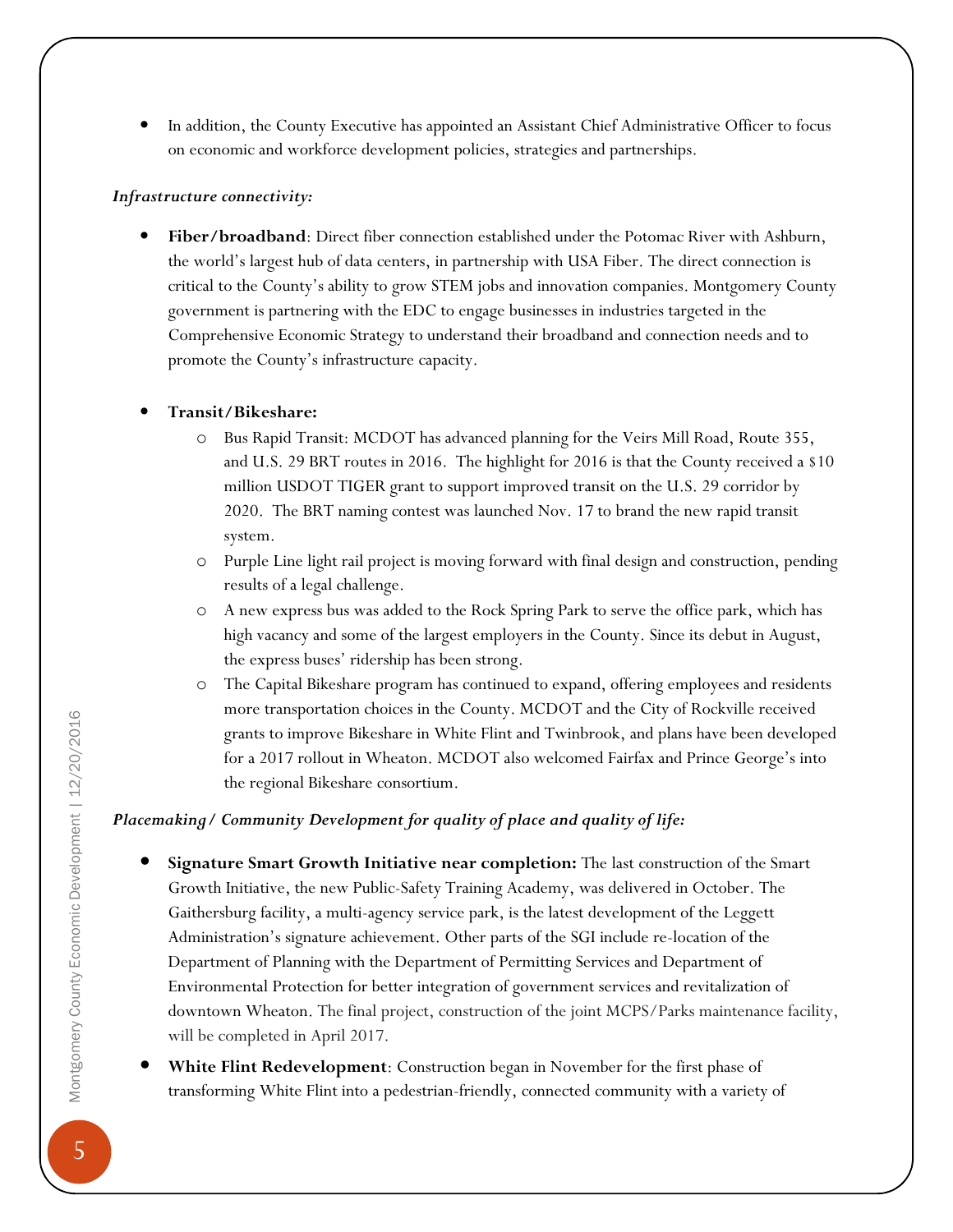amenities and new ways to get around. Phase I will consist of the realignment of several streets and construction of a new 650-space structured parking garage at the Conference Center site.

- White Oak Science Gateway: The Washington Adventist Hospital broke ground in spring to build a world-class hospital next to FDA as part of the White Oak Science Gateway Master Plan to transform the federal research lab and regulatory center into an innovation hub.
- The Clarksburg Premium Outlet opening in October broke the record of first day and weekend sales for Simon Development's outlets nationwide. The outlet fills a critical void in creating a major shopping destination for residents of Montgomery County, especially the UpCounty areas, and adjacent communities.
- The Planning Department's Sub-division Staging Policy (SSP) was adopted by the County Council in November. The new policy recognizes the need for growth policies and rules to be tailored to the distinct communities with different characteristics throughout the County. These rules will focus on all modes of travel, not just cars and roads. In addition, a major goal of the 2016 SSP has been to simplify the rules while making them vigorous in requiring the infrastructure needed for new development.
- Development partner sought for a new arena and major events venue: The Department of Transportation has issued an RFDP (Request for Development Proposal) to transform two parking garages near the Silver Spring Transit Center into a 5,000 seat sports and entertainment venue large enough to accommodate annual high school graduation ceremonies and other special events.

#### Business-friendly measures and service improvements:

- MOVE and EXPAND programs: Building on the success of the MOVE program to attract new office businesses, the CE has proposed the same incentive (\$8/sf. up to 10,000 sf) to keep growing businesses in Montgomery County, which is a major challenge in our economic development work because we often lose businesses to our neighboring jurisdictions with lower taxes when companies grow and pay more taxes. An additional bonus of \$2 sf is added for those companies that choose to locate in areas with either high vacancy rates or with significant county investments.
- **Excellence in Business Services initiative:** County Executive Leggett rolled out the initiative in June to focus on improving policies and procedures, creating a culture of customer service excellence, and building an integrated business portal. A survey on the experience of doing business in Montgomery County was completed over the summer with findings that will lead to both systemic improvements such as automation of forms and improvements of customer service as well as departmental-specific improvements.
- **Rock Spring Park Activation:** As part of an overall effort to address the office vacancy and stabilize the office market, the County leadership initiated an express bus service for the Rock Spring office park in August to bring metro closer to the thousands of employees working in the suburban office park. So far, ridership has been strong at over 200 new riders each day during peak hours in addition to the regular Ride-On service.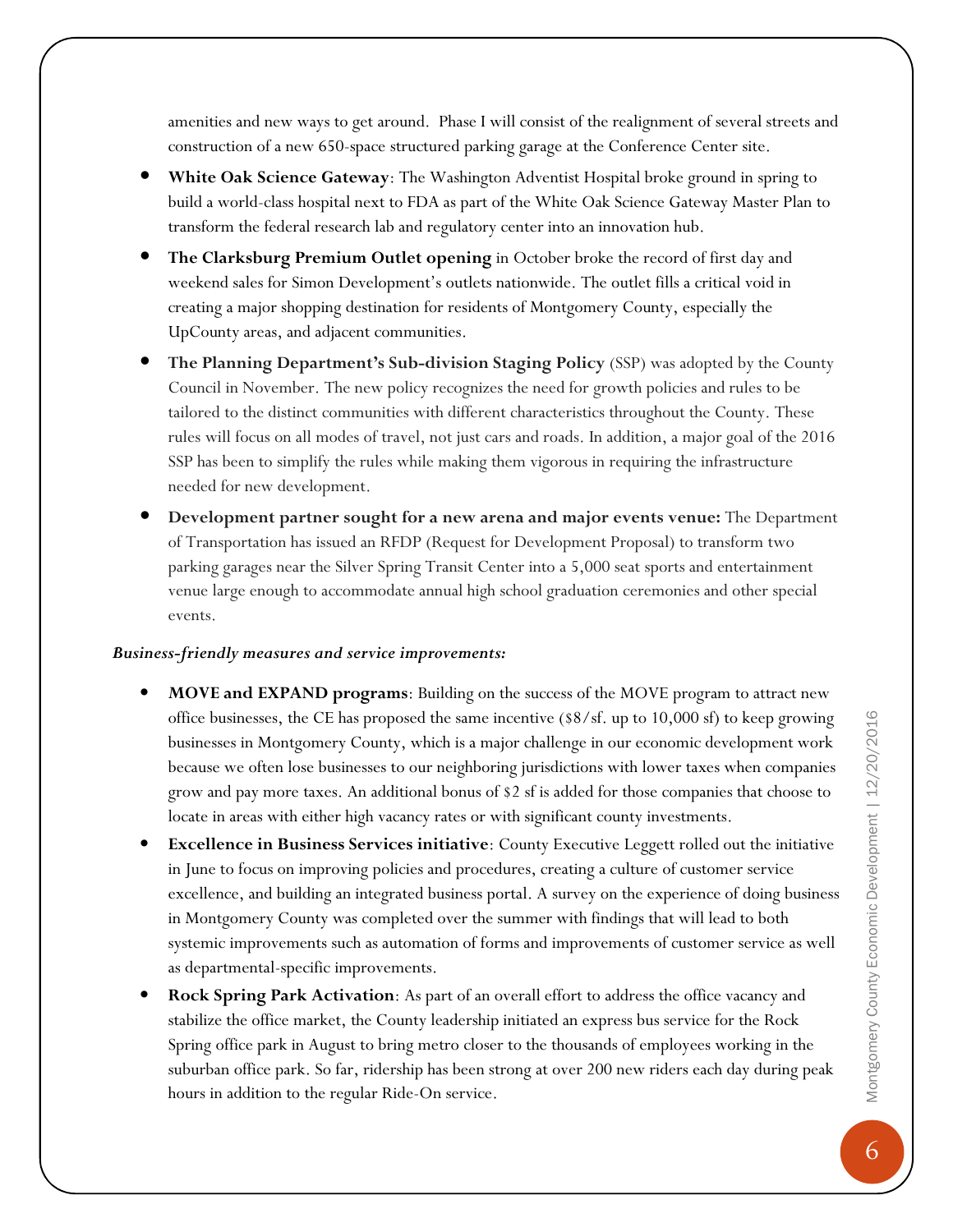- Growing craft brewery and distillery industries: Following the opening of several craft breweries in Montgomery County (Denizens, Seven Locks, Waredaca, and Brookville Beer Farm, joining Gordon Biersch, Growlers, and Rock Bottom) in recent years due to a change in zoning laws, the Department of Permitting Services also worked with Councilmember Hans Riemer to change the County policy to encourage the growth of craft distilleries. The policy, based on the recently adopted Zoning Rewrite, allows the annual production of up to 50,000 gallons of distilled liquor in certain commercial/residential mixed-use zones. For growing companies, 50,000 and 100,000 gallons of distilled liquor will be allowed in light industrial zones and more than 100,000 gallons of distilled liquor are allowed in heavy manufacturing zones. Craft breweries and distilleries are a new breed of manufacturing and retail industry that contribute to the quality of place, skilled trade jobs, and local community demand.
- Permit Streamlining: The Department of Permitting Services has reduced commercial permitting processing time over the past two years from an average of 25 weeks to 12 weeks, a 50% time savings. DPS achieved that with a 20% increase in volume over 2013 and a 63% increase in work volume over 2009. DPS also implemented 30-day review and expansion of eServices with new construction commercial permits being issued in  $1/3^{rd}$  the time it took the year before.
- Procurement: Procurement has revamped the RFP boilerplate by reducing the length of the form from more than 40 pages to 25 pages. It also instituted a formal debriefing process that allows unsuccessful bidders to meet with using department staff to discuss deficiencies in their proposals and gain insight to improve future efforts.
- Finance: The Department of Finance adopted a new e-payment system for vendor services that saves time and costs for both the government and businesses.
- Liquor Control: A Montgomery Liquor Authority was proposed by the County Executive to improve customer services in liquor distribution.

#### Comprehensive Economic Strategy adopted by County Council:

The County Council adopted the Comprehensive Economic Strategy, "A Plan for Economic Prosperity," which was developed by the Office of the County Executive with extensive input from key leaders of all sectors and the board of the Economic Development Corporation.

The CES lays out an overarching vision of making Montgomery a global magnet for creative companies, technologies and people and offers a set of cohesive strategies to advance business vitality, talent, entrepreneurship, and placemaking. The strategic plan calls for growing entrepreneurship and industries not dependent on local spending while leveraging existing strategic industries , including biohealth, cybersecurity and IT, financial and professional services, corporate and regional headquarters and entrepreneurship. It is also a call-to-action for Montgomery County to embrace economic development as a top community priority and to continue to improve the perception of doing business here, which is reflected in the launch of the Excellence in Business Services initiative.